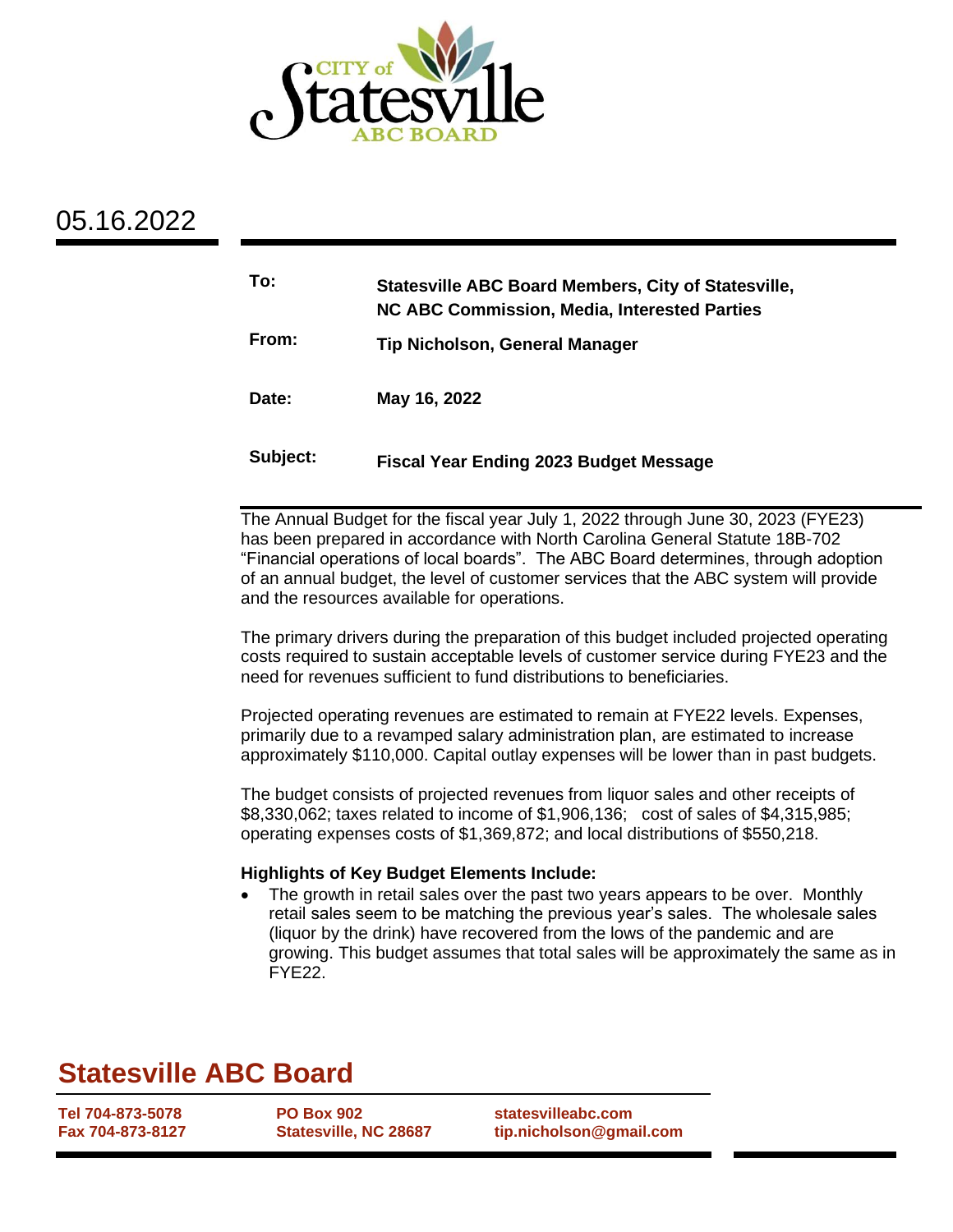- The Statesville ABC Board uses the City of Statesville's salary administration plan as its guide for compensation. Below is the City's current status as regards its salary administration plan as presented in the City Manager's FYE23 proposed budget:
	- o *Since mid*‐*2019, or the beginning of the 2020 fiscal year, the city has made significant moves that have touched every one of our full*‐*time positions. In fact, some employees have seen multiple increases in salary over that time. Several key actions have occurred, including the implementation of a career development program for various departments, raises to the City's minimum wage, and a 2.5% across*‐*the*‐*board increase. These have all been worthwhile and necessary moves. These actions have cost the city roughly \$1,600,000 since 2019, which carries forward each budget year. In FY2022 the Council increased employee salaries by 2%, across the board. In addition, the Council approved developing, and funding, a four cycle pay review for all positions. In FY2022 the public safety departments portion of the study was implemented. This budget proposes to fully fund the second cycle of increases and to begin the study for the third cycle, and possibly fourth, cycle. This budget also increases salaries for part time positions, which have proven difficult to fill in these days where hourly rates have risen significantly*.
- The changes to the City of Statesville's salary administration plan have affected the proposed budget for the Statesville ABC Board. After evaluation, all of our fulltime positions have changed grade levels from where they were originally in 2008 when the plan was adopted. On the next page are the changes in the grades: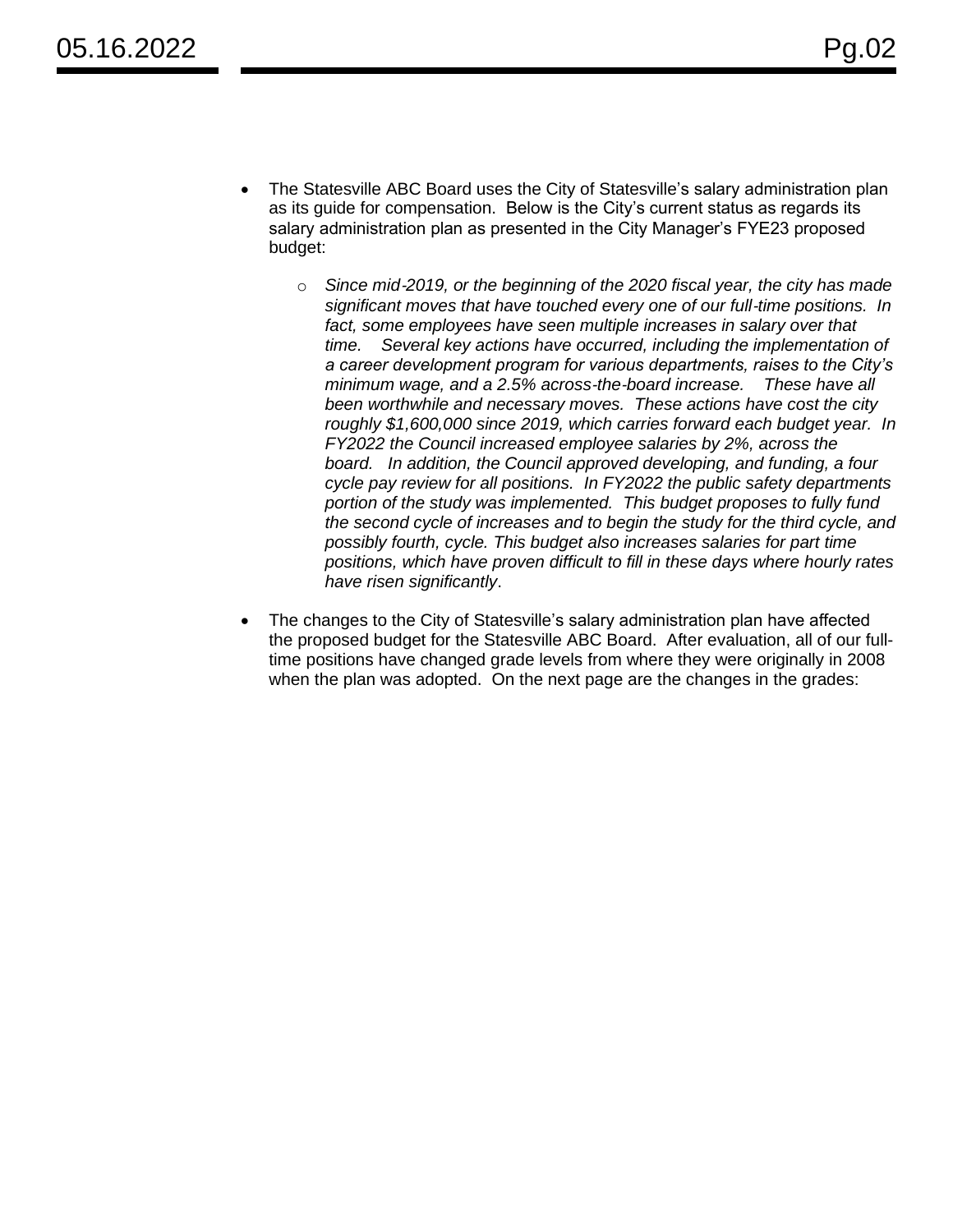| 2008 Salary Grade | Job Title - City of Statesville                                  | Job Title - ABC Board          | 2022 Salary Grades - March 2022 |  |
|-------------------|------------------------------------------------------------------|--------------------------------|---------------------------------|--|
|                   | <b>Accounting Technician/Accounts Payable</b>                    |                                |                                 |  |
|                   | <b>Accounting Technician/Payroll</b>                             |                                |                                 |  |
|                   | <b>Building Maintenance Technician</b>                           |                                | 14                              |  |
| 12                | <b>Water Treatment Plant Operator B</b>                          | Clerk Supervisor               |                                 |  |
|                   | <b>Airport Maintenance Supervisor</b>                            |                                |                                 |  |
|                   | Police Telecommunicator                                          |                                |                                 |  |
|                   | <b>Senior Utility Locator</b>                                    |                                |                                 |  |
|                   | Plant Maintenance Mechanic                                       |                                | 16                              |  |
|                   | General Supervisor                                               |                                |                                 |  |
|                   | Wastewater Treatment Plant Operator IV                           |                                |                                 |  |
| 14                | Water Treatment Plant Operator A                                 | Senior Clerk Supervisor        |                                 |  |
|                   | Accountant                                                       |                                |                                 |  |
|                   | Lieutenant - Fire (2080 hours/Day Rate)                          |                                |                                 |  |
|                   | Lieutenant - Fire (2756 hours/Shift Rate)                        |                                |                                 |  |
|                   | <b>Assistant Facility Manager (Maintenance &amp; Operations)</b> |                                | 17                              |  |
|                   | Assistant Facility Manager (Marketing & Programs)                |                                |                                 |  |
|                   | <b>Center Director</b>                                           |                                |                                 |  |
|                   | <b>Substation Technician I</b>                                   | <b>Assistant Store Manager</b> |                                 |  |
|                   | <b>Construction Inspector</b>                                    |                                |                                 |  |
| 15                | <b>Wastewater Residuals Supervisor</b>                           |                                |                                 |  |
|                   | <b>Assistant Fleet Manager</b>                                   |                                |                                 |  |
|                   | <b>Building Maintenance Supervisor</b>                           |                                |                                 |  |
|                   | <b>GIS Analyst</b>                                               |                                |                                 |  |
|                   | Information Technology Technician                                |                                |                                 |  |
|                   | <b>Police Officer</b>                                            |                                |                                 |  |
|                   | Customer Service Manager/Revenue Officer                         |                                |                                 |  |
|                   | <b>Fleet Manager</b>                                             |                                | 21                              |  |
|                   | <b>Purchasing Agent</b>                                          |                                |                                 |  |
|                   | Sanitation Superintendent                                        | Finance Officer/Store Manager  |                                 |  |
| 19                | <b>Street Superintendent</b>                                     |                                |                                 |  |
|                   | Fire Captain (2080 hours/Day Rate)                               |                                |                                 |  |
|                   | Fire Captain (2756 hours/Shift Rate)                             |                                |                                 |  |
|                   | Police Sergeant                                                  |                                |                                 |  |
|                   | Planner II-Plans Review                                          |                                | 24                              |  |
|                   | Planner II-Historic Preservation                                 |                                |                                 |  |
|                   | Pretreatment Coordinator                                         |                                |                                 |  |
|                   | <b>Substation Supervisor</b>                                     |                                |                                 |  |
| 21                | Line Clearance Supervisor/Utility Arborist                       | Assistant General Manager      |                                 |  |
|                   | Line Crew Supervisor                                             |                                |                                 |  |
|                   | <b>Senior Planner</b>                                            |                                |                                 |  |
|                   | Technician Services Supervisor                                   |                                |                                 |  |
|                   | Assistant Fire Chief (Training & Safety)                         |                                |                                 |  |
| 24                | Human Resources Director                                         | General Manager                | 29                              |  |

- The City of Statesville has also raised its starting hourly rate for part time employees to \$15 an hour. The Statesville ABC Board has, along with many other businesses, experienced staffing shortages. Hopefully implementing this plan will help alleviate this problem.
- The full implementation cost for the new salary administration plan will be an increase of approximately \$107,000.
- Health insurance costs will increase approximately 5%.
- There will be no significant increase in electric rates, but water/sewer rates will increase.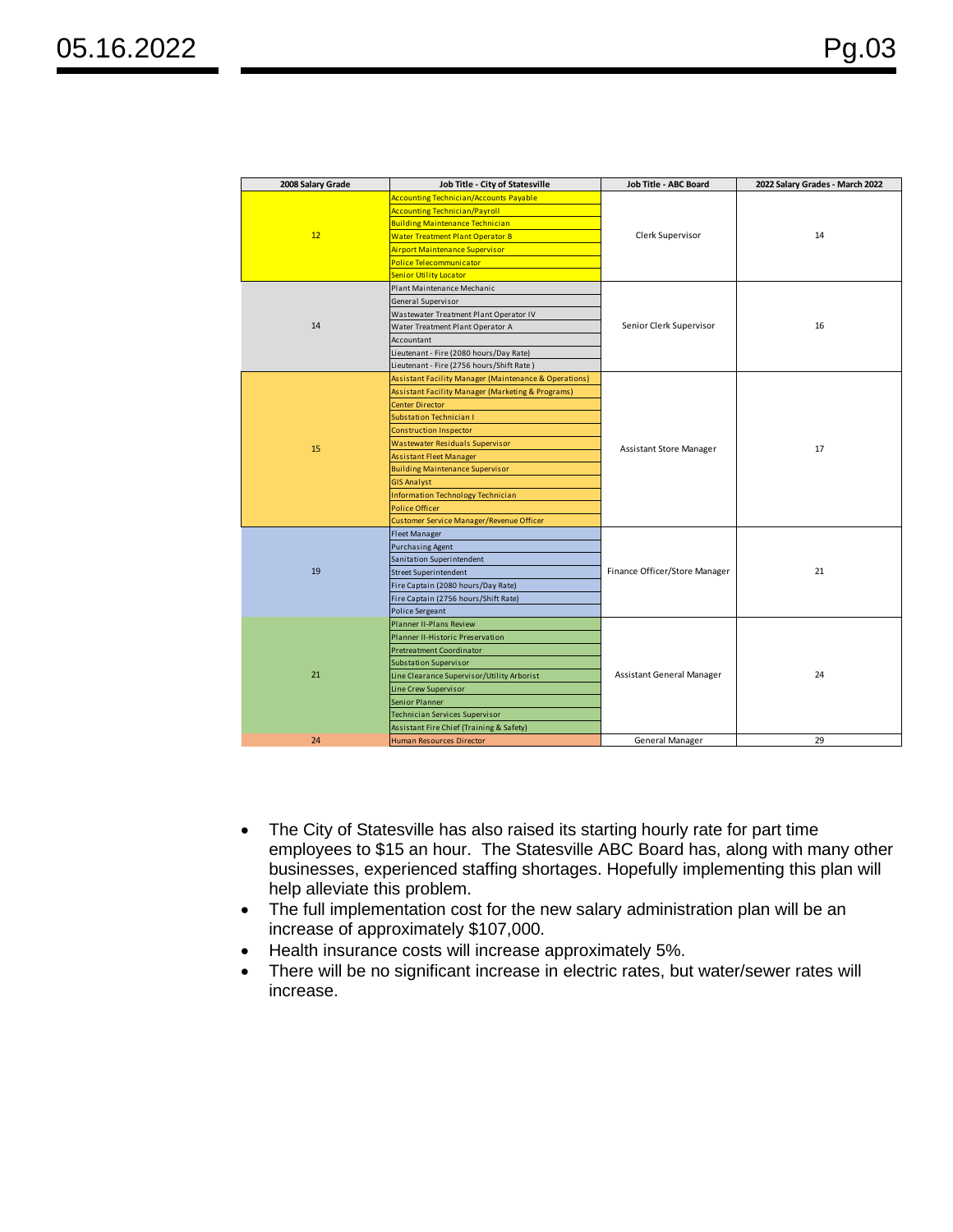• The capital expenditures at store #1 are for extra shelving. Refrigeration units at both stores are planned.

The ABC Board will continue to closely watch its working capital. The NC ABC Commission issues guidelines for minimum and maximum working capital (defined below in the Priorities and Assumptions section). The actual amount is determined at the completion of the annual audit sometime in August of 2022. The board is not allowed to go under the minimum amount and if it does, it is allowed to withhold distributions until such time that the amount again exceeds the minimum. The Board goal is to try and maintain working capital at the mid-point range recommended by the NC ABC Commission. It is hoped that revenues will exceed projections and expenditures will be less than budgeted so that the working capital target can be met while also increasing local distributions.

#### **The Board's Budget Process**

During April and May, information was gathered regarding possible changes in budget lines for the new fiscal year. Once the Statesville City Manager released the budget message for FYE23, the proposed budget was finalized. The Statesville ABC Board will hold a public hearing for the proposed budget on Tuesday May 31<sup>st</sup> at 11:00am at its regularly scheduled meeting. After hearing public comment, the board will continue to study the budget and then act on the FYE23 budget at its June 28<sup>th</sup> meeting.

#### **Priorities and Assumptions:**

- The Board's primary source of revenue is through the sale of spirituous beverages. A key assumption is the amount of expected sales. Revenue projections are projected based on current economic factors combined with historic sales figures.
- The Board's books and records are maintained based on the Enterprise method of accounting which is different than the Fund method of accounting used by many government entities.
- The Board satisfies its obligation for law enforcement (minimum of 5% of net profits) by contracting for law enforcement services with the City of Statesville Police Department.
- Alcohol Education The Statesville ABC Board believes strongly in its responsibility to help fund local organizations that work with alcohol and substance abuse services. The Board historically has funded alcohol education programs at more than the minimum of 7% as required by law.
- NC ABC Commission Rules (4 NCAC 2R.0902) define "working capital" as "the total cash, investments and inventory less all unsecured liabilities." Also, "a local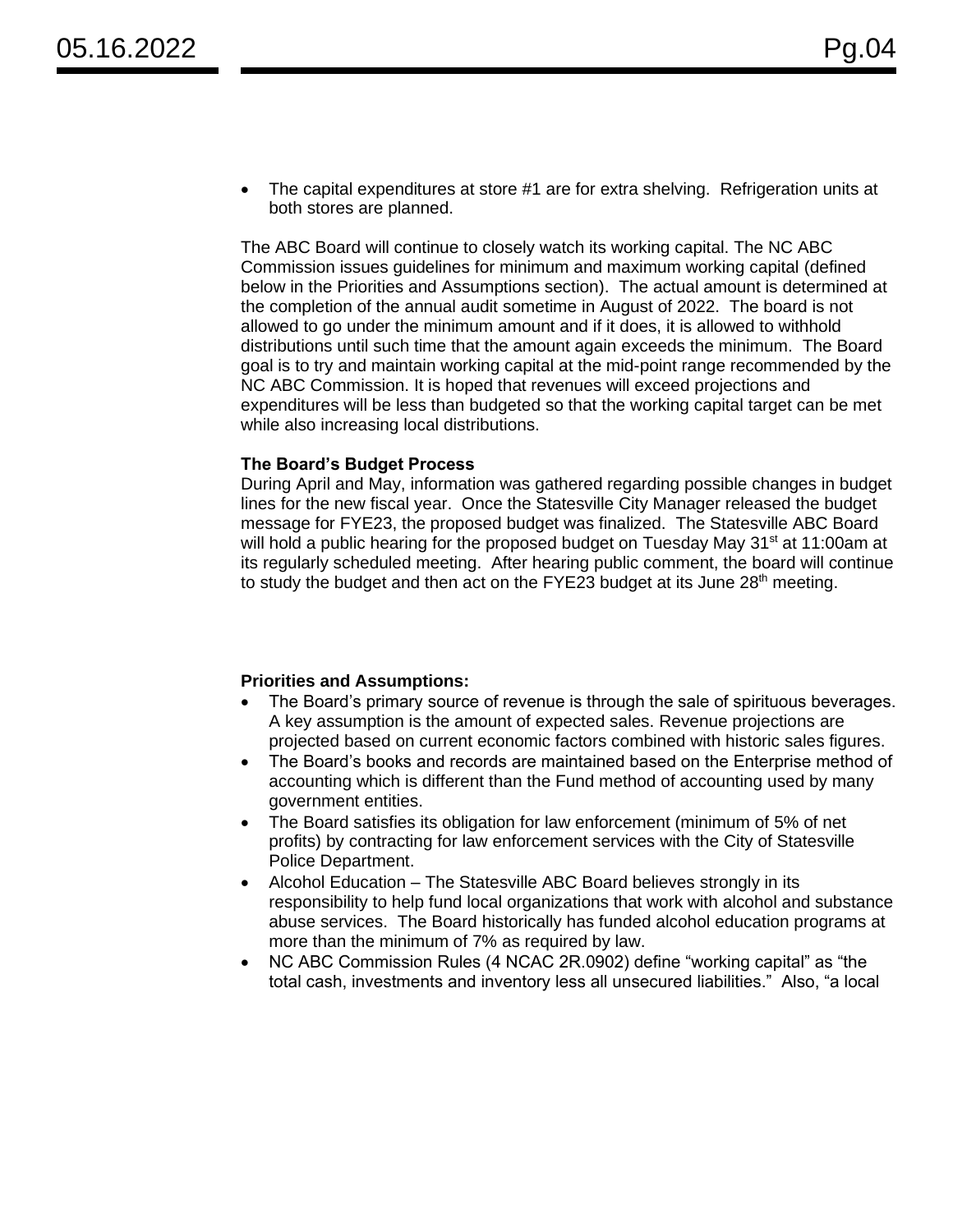Board shall set its Working Capital requirements at not less than two week's average gross sales of the latest fiscal year nor greater than four months' average gross sales of the latest fiscal year. Gross sales mean gross receipts from the sales of alcoholic beverages less distributions as defined in G.S. 18B-805(b)(2), (3), and (4)." The Statesville ABC Board, while meeting these requirements, will continue to work to build its "working capital" to a level that will at least reach the midpoint of the minimum and maximum requirements.

#### **Staffing Summary**

The Board has authorized a total of 7 full-time positions. An additional 26 part time employees work a variety of hours and positions for the Board.

#### **Conclusion**

The budget reflects the Board's commitment to fulfill its mission based on known information. A copy of this proposed budget will be available for public view both on our website (statesvilleabc.com) and in the board room at 311 South Center Street.

\_\_\_\_\_\_\_\_\_\_\_\_\_\_\_\_\_\_\_\_\_\_\_\_\_\_\_\_\_\_\_\_\_\_\_\_\_\_\_\_\_\_\_\_\_\_\_\_\_\_\_\_

Tip Nicholson General Manager Attached: Proposed Budget for FYE23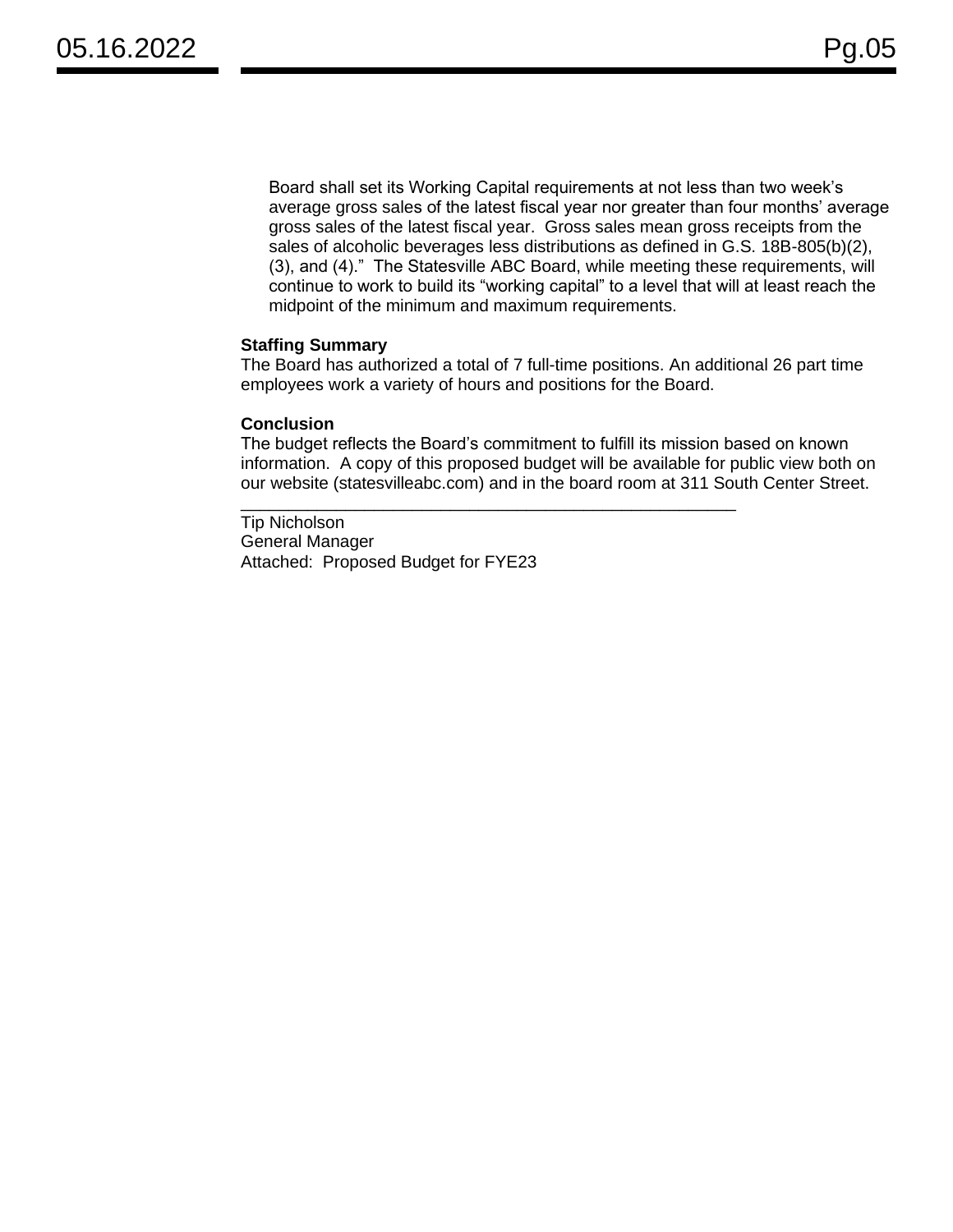FYE 2023 PROPOSED BUDGET July 1, 2022 – June 30, 2023

| <b>Estimated Revenues:</b> |             |
|----------------------------|-------------|
| Sales                      | \$8,328,562 |
| Other Income               | \$1,500     |
| Total                      | \$8,330,062 |
| Section 2. Appropriations. |             |

The following expenses are estimated for FYE 2021 and are funded by the revenues made available through Section 1, herein.

| <b>Appropriations:</b>           |             |             |
|----------------------------------|-------------|-------------|
| Taxes Based on Revenue           |             | \$1,906,136 |
| Cost of Sales                    |             | \$4,315,985 |
| <b>Operating Expenses:</b>       | Total       |             |
| Salaries & Benefits              | \$1,004,383 |             |
| <b>Board Salaries</b>            | \$5,400     |             |
| Repairs & Maintenance            | \$51,000    |             |
| Utilities                        | \$30,272    |             |
| Insurance – Building & Liability | \$23,125    |             |
| Store/Office Supplies            | \$77,556    |             |
| Travel, Training & Conferences   | \$187,600   |             |
| Contracts & Professional Fees    | \$49,296    |             |
| <b>Credit Card Fees</b>          | \$98,536    |             |
| Contingencies/Miscellaneous      | \$11,704    |             |
|                                  |             |             |
| <b>Total Operating Expense</b>   | \$1,369,872 | \$1,369,872 |